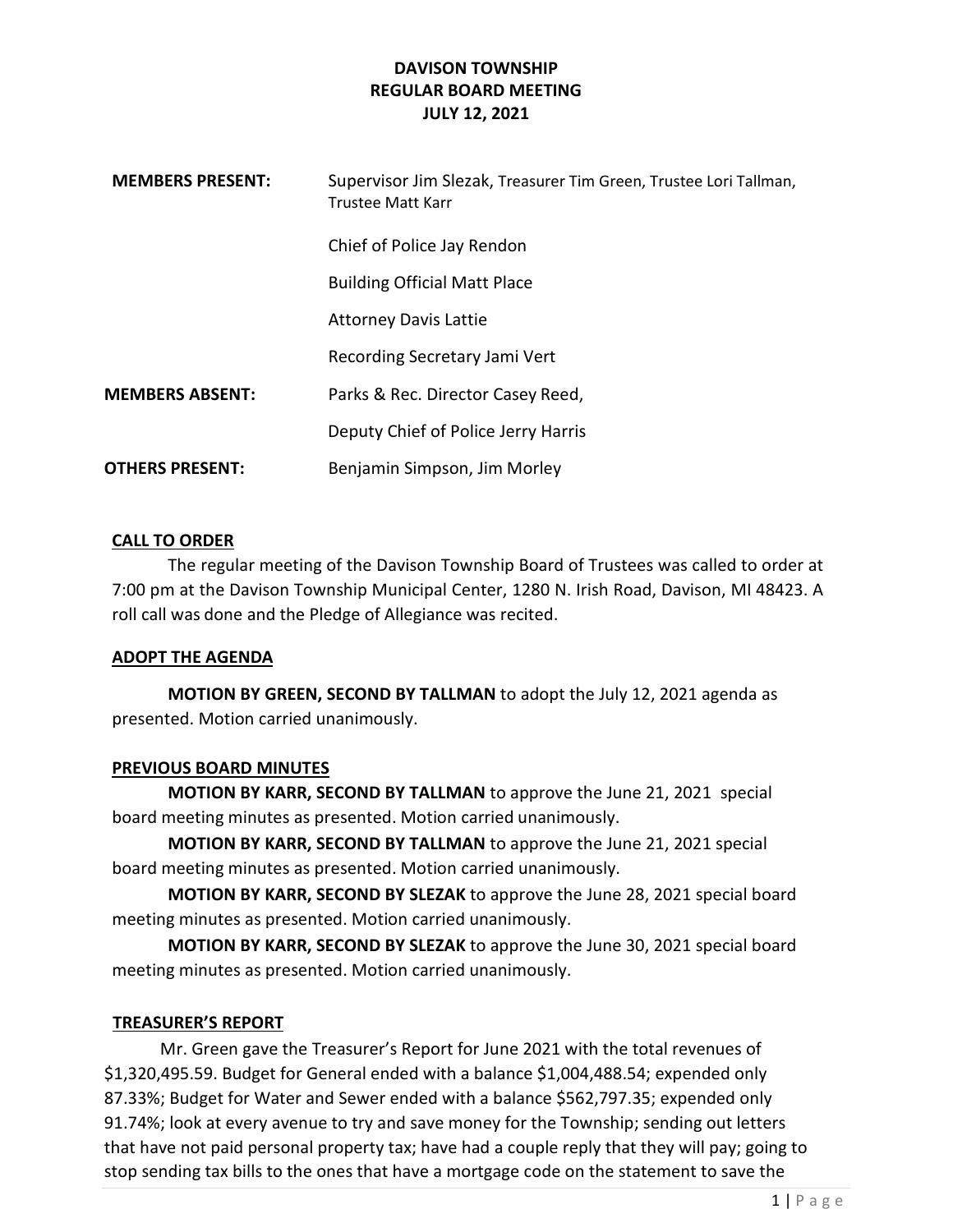Township money; will save about \$4,000/year.

MOTION BY SLEZAK, SECOND BY KARR to approve the June 2021 Treasurer's Report as presented. Motion carried unanimously.

# APPROVE BOARD EXPENDITURES

Mr. Slezak gave the Board Expenditure Report for June 10, 2021 through July 9, 2021 with the total expenses of \$1,798,702.81.

MOTION BY KARR, SECOND BY GREEN to approve payment of the Board Expenditures as presented. Roll Call: Tallman – yes; Karr – yes; Green – yes; Slezak – yes; Motion carried unanimously.

## UNFINISHED BUSINESS

None

## DEPARTMENT REPORTS & INFORMATIONAL ITEMS

Supervisor's Update – As of July 1, 2021 there are a few new businesses coming in; saving money by switching company's; looking at everything to save money but not change the integrity of the Township.

 Clerk's Update – none Police Update – all clear

Parks Update – none

 Building Update – For June 2021 total of 21 permits; construction cost of \$574,418.00; revenue cost \$8,618.00

### PUBLIC COMMENT

The public comment period opened at 7:08 P.M.

 Benjamin Simpson – 12220 Davison Rd, Davison, MI – would like to amend the live stock ordinance for under 5 acres; backs those wanting to raise chickens in the Township. Jim Morley – 1298 N Cummings Rd, Davison, MI – wants to know where the electrical company is going in at; Place – stated in the old Genova Building; wants to know about the Court Street Improvement; Slezak – it is going from Irish to Gale The public comment period was closed at 7:11 P.M.

### NEW BUSINESS

### APPROVE BUDGET AMENDMENTS

Approve Budget Amendment on a couple of miscues with a net gain/loss of \$7,700.00.

MOTION BY GREEN, SECOND BY SLEZAK to approve Budget Amendment 2021/2022 for \$7,700.00 adjustment. Roll Call; Green – yes; Slezak – yes; Karr – yes; Tallman – yes. Motion carried unanimously.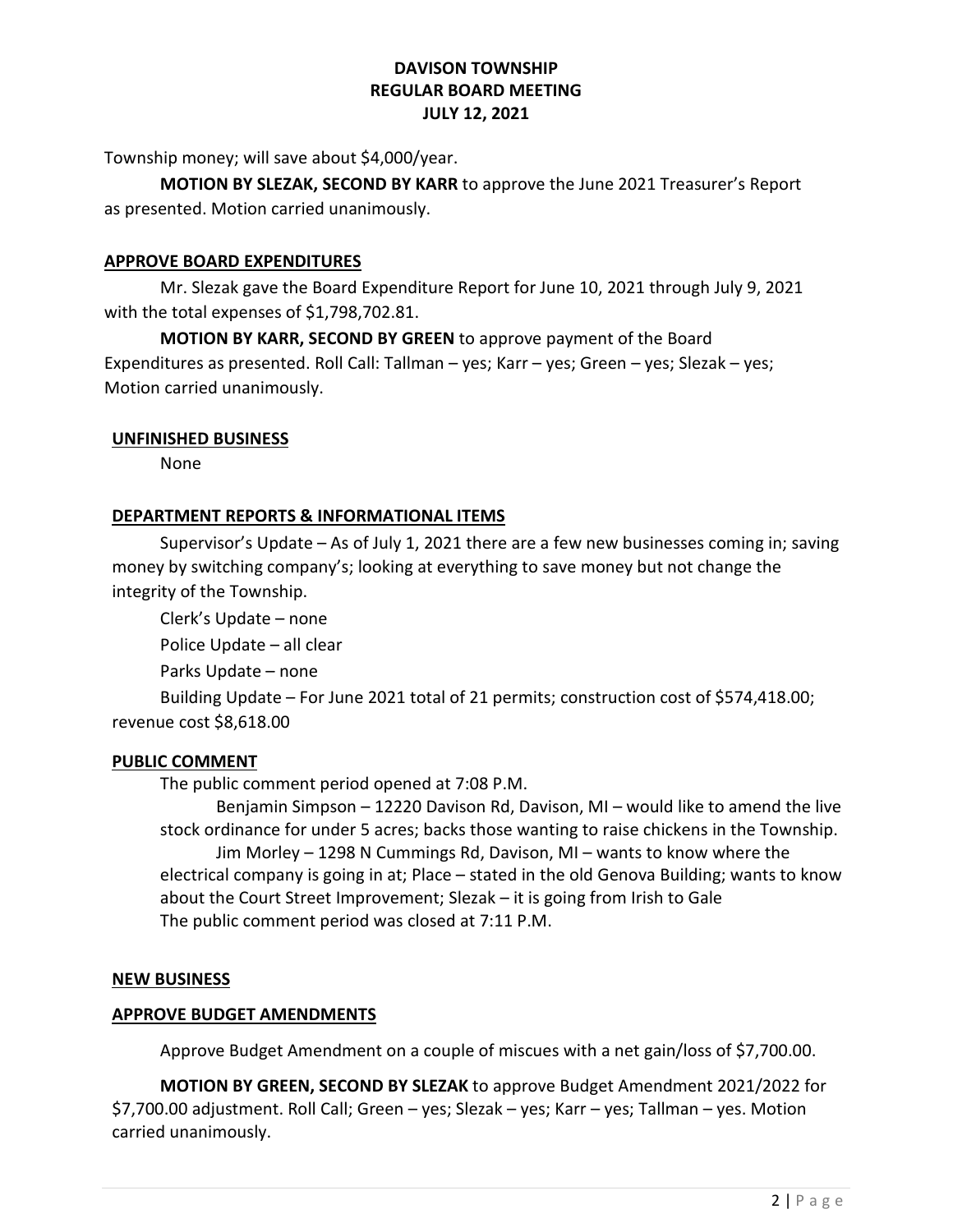#### APPROVE COURT STREET PAVING PROJECT

 Agreement between Davison Township ("the Township") and Genesee County Road Commission ("the GCRC") that, for the 2021 paving season road improvement on Court Street from Irish Road to Gale Road with a projected amount that Township will pay is \$92,500.00 or could be less.

MOTION BY GREEN, SECOND BY KARR to approve Court Street Paving Project in the amount of \$92,500.00. Roll Call; Green – yes; Karr – yes; Tallman – yes; Slezak – yes. Motion carried unanimously.

#### APPROVE MAPLE ROAD PAVING PROJECT

 Agreement between Davison Township ("the Township") and Genesee County Road Commission ("the GCRC") that, for the 2021 paving season road improvements on Maple Road from Vassar (not thru intersection) to end of pavement (0.34 miles) with a projected amount that the Township will pay is \$15,750.00 with our CBDG money.

MOTION BY KARR, SECOND BY TALLMAN to approve the Maple Road Paving Project in the amount of \$15,750.00. Roll Call; Green – yes; Slezak – yes; Karr – yes; Tallman – yes. Motion carried unanimously.

#### APPROVE IRISH ROAD AND LIPPINCOTT BLVD RECONSTRUCTION

 Agreement between The Board of County Road Commissioners of the County of Genesee ("the Road Commission") and Davison Township ("the Township") to widen to 3 lanes (Irish), Reconstruction and Widening of Lippincott approach @ Irish, and sidewalk construction.

 Karr – why are we paying for the sidewalks; if a developer comes in, they are required to pay for them

Slezak – we are only paying \$100,000.00 out of the \$922,000.00

 Karr – you have vacant land and if a developer comes in, they are required to put in sidewalks; why are we paying for it

 Place – when they rebuild the road, they have to widen the road and remove part of ditch; they are going to construct it all now; to put it in with this reconstruction will help with the connectivity of the subdivision

Tallman – no sidewalks right now

Place – no; if they do it now it will be more cost effective

Karr – has the property already been purchased

Place – that I don't know

Karr – don't see why it has to be done now at our cost

Slezak – they are obligated to put them in

Tallman – it would be the soil base; what actual cost is the sidewalk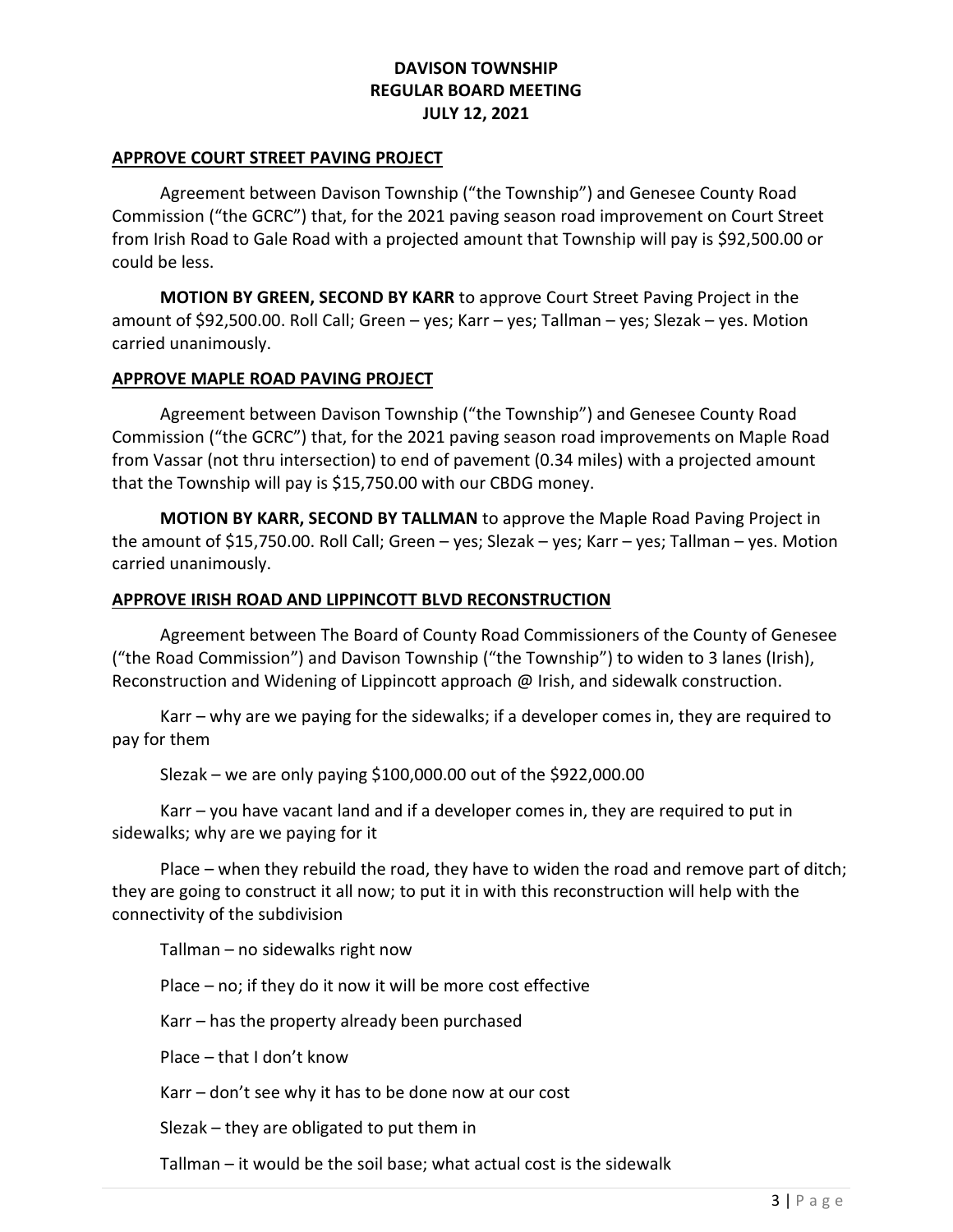Place – it is about \$7.00/square foot

Slezak – they will knock about \$25,000.00 off once September hits of this year

Tallman – can we make the developer pay it back

Place – don't think we can do that

Lattie – no, you can retroactive that cost to the developer

Karr – any new development has to put in sidewalks

Tallman – is that intersection where this project going to start

Slezak – no it goes all the way to Wicklow; no gap

 MOTION BY SLEZAK, SECOND BY GREEN to approve Irish Road and Lippincott Blvd Reconstruction. Roll Call; Green – yes; Slezak – yes; Tallman – yes; Karr – no. Motion carried.

# APPROVE ROADWAY APPROACH OF GALE RD CULVERT OVER THE BLACK CREEK **CONSTRUCTION**

 Agreement between The Board of County Road Commissioners of the County of Genesee ("the Road Commission") and Davison Township ("the Township") to have the Roadway Approach Replacement, Misc.

MOTION BY KARR, SECOND BY GREEN to approve the Roadway Approach of Gale Rd Culvert over the Black Creek Construction with our share being \$30,000.00. Roll Call; Karr – yes; Green – yes; Tallman – yes; Slezak – yes. Motion carried unanimously.

### APPOINT CANDIDATE FOR CLERK'S POSITION

 Mr. Slezak read a loud a comparison of the two candidates; talked about stability and there being no such thing in politics; stability is within the employees hired; any board members can be voted out; want change; process was not taken lightly; work for the people; supports Mo.

MOTION BY SLEZAK, SECOND BY GREEN to appoint Mo Aboneaaj as the Township Clerk. Roll Call; Slezak – yes; Tallman – no; Karr – no; Green – yes. Motion does not carry

Green – makes a motion to hold special meeting on Wednesday, July 14, 2021 @ 4:00 P.M. the last day to hold meeting to appoint the clerk; Slezak – seconds the motion.

Tallman – discussion

Slezak – open for discussion

 Tallman – made the board aware that I will be out of town for a preplanned vacation; could possibly be available at 7:00 P.M. that evening

Slezak – there is another board meeting that night at 6:00 P.M.

Karr – I have appointment that day as well

Slezak – we can just vote on that